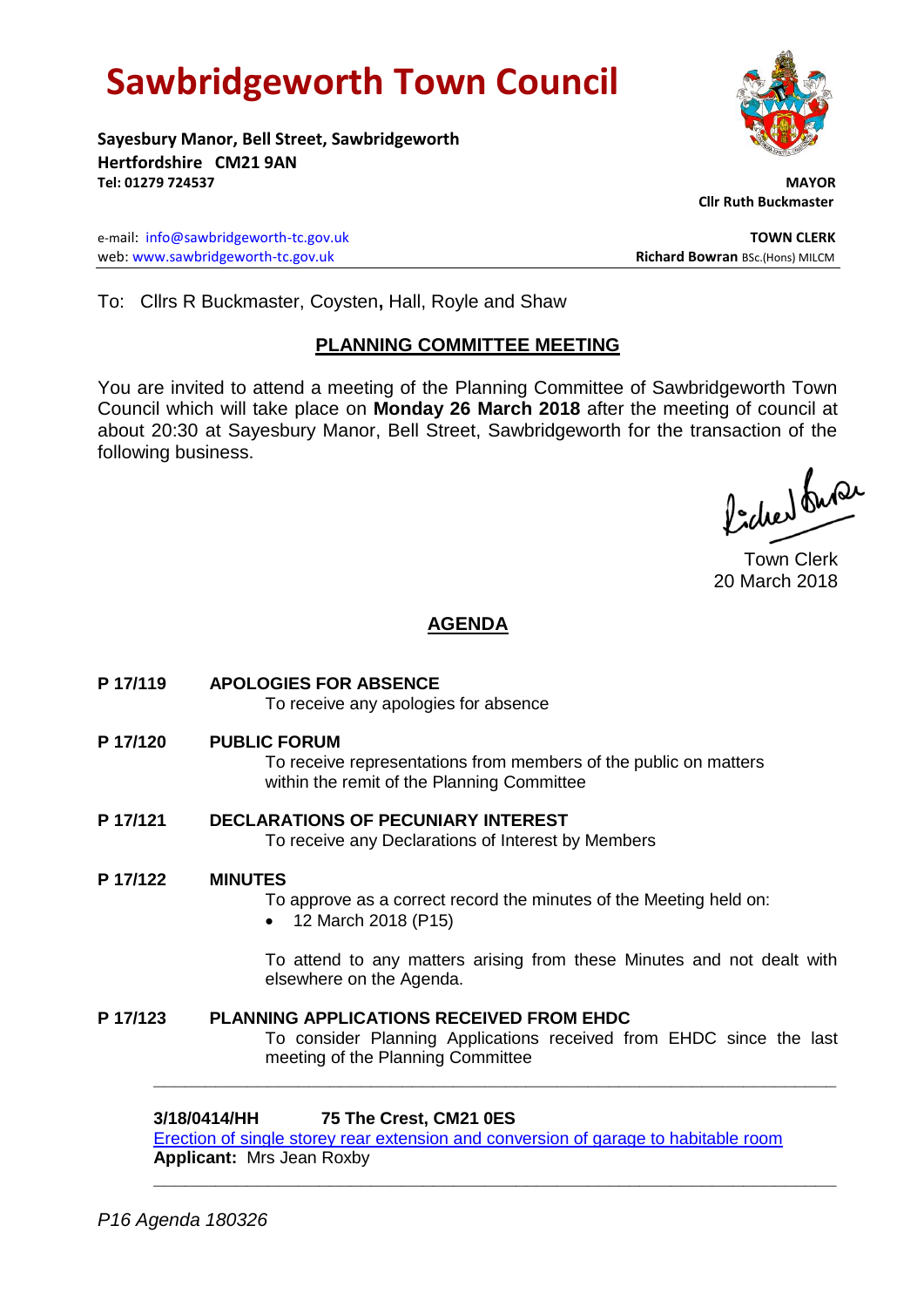## **3/18/0485/HH 21 Wychford Drive, CM21 0HA**

[Hip to gable roof, insertion of rooflights and alterations to fenestration at first floor front](https://publicaccess.eastherts.gov.uk/online-applications/applicationDetails.do?keyVal=P53YBNGLKTC00&activeTab=summary)  [extension. Rendering to property](https://publicaccess.eastherts.gov.uk/online-applications/applicationDetails.do?keyVal=P53YBNGLKTC00&activeTab=summary) **Applicant:** Mr Martin Coe

**\_\_\_\_\_\_\_\_\_\_\_\_\_\_\_\_\_\_\_\_\_\_\_\_\_\_\_\_\_\_\_\_\_\_\_\_\_\_\_\_\_\_\_\_\_\_\_\_\_\_\_\_\_\_\_\_\_\_\_\_\_\_\_\_\_\_**

**\_\_\_\_\_\_\_\_\_\_\_\_\_\_\_\_\_\_\_\_\_\_\_\_\_\_\_\_\_\_\_\_\_\_\_\_\_\_\_\_\_\_\_\_\_\_\_\_\_\_\_\_\_\_\_\_\_\_\_\_\_\_\_\_\_\_**

## **3/18/0487/HH 7 Wheatley Close, CM21 0HS**

[Removal of conservatory. Proposed single storey rear and side extensions. Alterations to](https://publicaccess.eastherts.gov.uk/online-applications/applicationDetails.do?keyVal=P549FUGLKTL00&activeTab=summary)  [fenestration.](https://publicaccess.eastherts.gov.uk/online-applications/applicationDetails.do?keyVal=P549FUGLKTL00&activeTab=summary)

**\_\_\_\_\_\_\_\_\_\_\_\_\_\_\_\_\_\_\_\_\_\_\_\_\_\_\_\_\_\_\_\_\_\_\_\_\_\_\_\_\_\_\_\_\_\_\_\_\_\_\_\_\_\_\_\_\_\_\_\_\_\_\_\_\_\_**

**Applicant:** Mr Chris Threadgold

## **3/18/0574/PNHH 17 Honeymeade, CM21**

[Single storey rear extension: Depth 6.0 metres, Maximum height 3.3 metres, Eaves](https://publicaccess.eastherts.gov.uk/online-applications/applicationDetails.do?keyVal=P5J4NMGL00X00&activeTab=summary)  [height 3.3 metres](https://publicaccess.eastherts.gov.uk/online-applications/applicationDetails.do?keyVal=P5J4NMGL00X00&activeTab=summary)  **Applicant:** Mr Julian Haste

**\_\_\_\_\_\_\_\_\_\_\_\_\_\_\_\_\_\_\_\_\_\_\_\_\_\_\_\_\_\_\_\_\_\_\_\_\_\_\_\_\_\_\_\_\_\_\_\_\_\_\_\_\_\_\_\_\_\_\_\_\_\_\_\_\_\_**

## **P 17/124 LATE PLANNING APPLICATIONS**

To deal with Planning Applications received from EHDC following the Publication of this Agenda and received before 23 March 2018

## **P 17/125 PLANNING DECISIONS MADE BY EHDC**

To receive Planning Decisions from EHDC

## **3/17/2969/HH 26 Brook Lane, CM21 0EL**

Demolition of car port, ground floor extension to side, two storey rear extension, raising of roof and erection of 2no. front and 1no. rear dormer windows and alterations to fenestration (Amendment to approval 3/17/0886/HH) **Applicant:** Mr and Mrs Dawkins **STC Comment:** No objection *EHDC Decision:* Granted

**\_\_\_\_\_\_\_\_\_\_\_\_\_\_\_\_\_\_\_\_\_\_\_\_\_\_\_\_\_\_\_\_\_\_\_\_\_\_\_\_\_\_\_\_\_\_\_\_\_\_\_\_\_\_\_\_\_\_\_\_\_\_\_\_\_\_**

## **3/18/0066/FUL Pishiobury House, Pishiobury Drive, CM21 0AF**

Conversion of ground floor to create 2 no. 2 bedroomed apartments (Associated with LPA 3/14/1748/FP for conversion from office to form 6 residential units) Amended scheme **Applicant:** M & D Developments

**\_\_\_\_\_\_\_\_\_\_\_\_\_\_\_\_\_\_\_\_\_\_\_\_\_\_\_\_\_\_\_\_\_\_\_\_\_\_\_\_\_\_\_\_\_\_\_\_\_\_\_\_\_\_\_\_\_\_\_\_\_\_\_\_\_\_**

*STC Comment:* No objection

*EHDC Decision:* Refused. "The proposed subdivision of the ground floor to create 2No. 2 bedroom ground floor apartments would have a strong and negative impact upon this Listed Building, notably by distorting the proportions of the Drawing room and Hall of the approved permission lpa ref 3/14/1748/FP and would therefore harm the special interest and significance of this Grade II Listed Building contrary to policy ENV1 of the East Herts Local Plan Second Review April 2007 and section 12 of the National Planning Policy Framework".

**\_\_\_\_\_\_\_\_\_\_\_\_\_\_\_\_\_\_\_\_\_\_\_\_\_\_\_\_\_\_\_\_\_\_\_\_\_\_\_\_\_\_\_\_\_\_\_\_\_\_\_\_\_\_\_\_\_\_\_\_\_\_\_\_\_\_**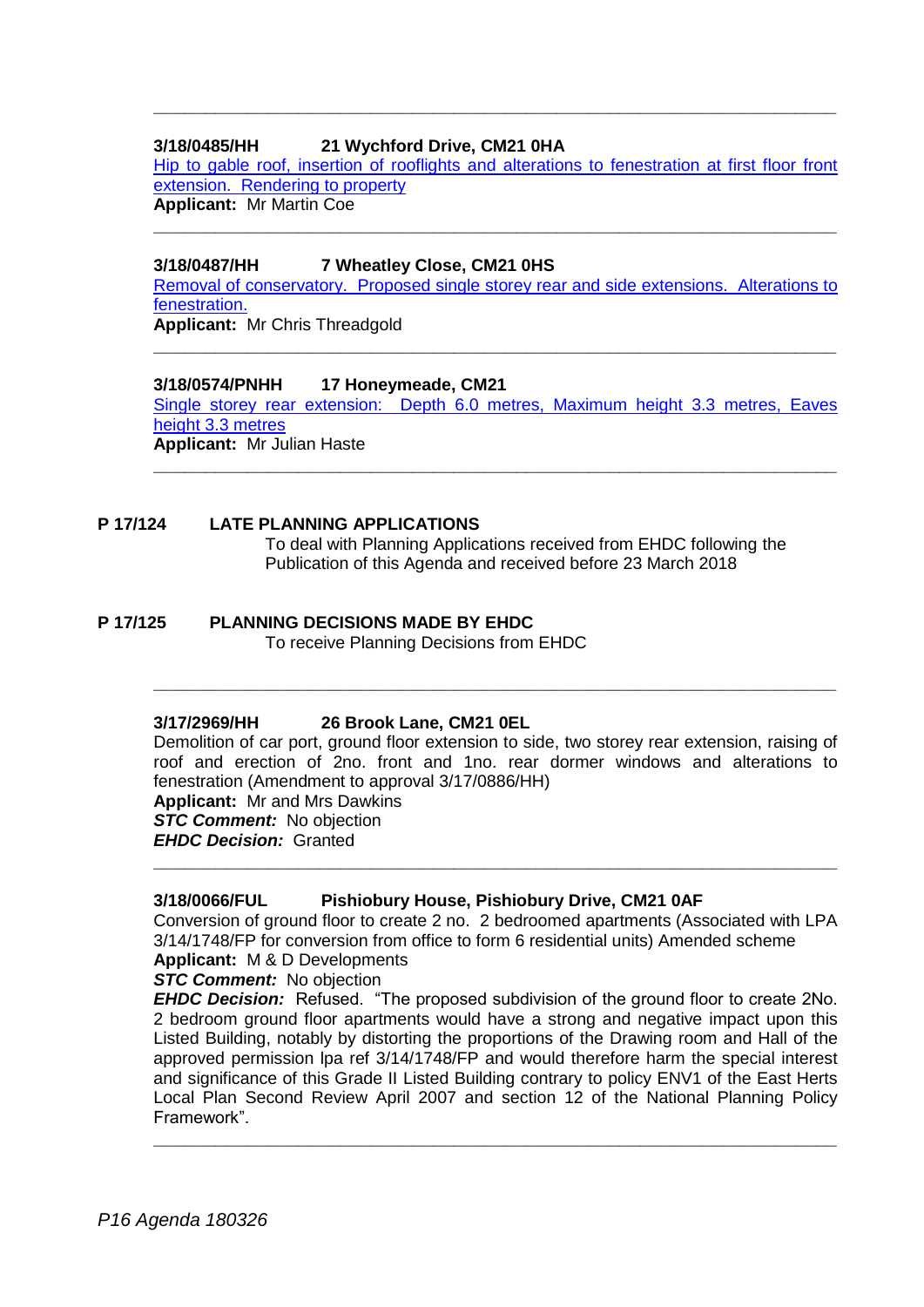## **3/18/0068/HH 19 Stoneleigh, CM21 0BT**

Single storey rear extension, internal alterations to convert part of garage to habitable accommodation, alterations to ground floor front and side fenestration **Applicant:** Williams *STC Comment:* No objection *EHDC Decision:* Granted

**\_\_\_\_\_\_\_\_\_\_\_\_\_\_\_\_\_\_\_\_\_\_\_\_\_\_\_\_\_\_\_\_\_\_\_\_\_\_\_\_\_\_\_\_\_\_\_\_\_\_\_\_\_\_\_\_\_\_\_\_\_\_\_\_\_\_**

**\_\_\_\_\_\_\_\_\_\_\_\_\_\_\_\_\_\_\_\_\_\_\_\_\_\_\_\_\_\_\_\_\_\_\_\_\_\_\_\_\_\_\_\_\_\_\_\_\_\_\_\_\_\_\_\_\_\_\_\_\_\_\_\_\_\_**

#### **3/18/0127/HH 7 Reedings Way, CM21 9DX**

Two storey rear, single storey front extensions and insertion of roof light to front **Applicant:** Mrs Ayse Casey

*STC Comment:* No objection

*EHDC Decision:* Refused. "The proposed two storey rear extension is of poor design and by reason of its design, form, size and siting in relation to the adjacent properties, would have an overbearing and overshadowing effect, to the detriment of the residents of no.5 Reedings Way and would thereby be contrary to policies ENV1, ENV5 and ENV6 of the East Herts Local Plan Second Review April 2007"

**\_\_\_\_\_\_\_\_\_\_\_\_\_\_\_\_\_\_\_\_\_\_\_\_\_\_\_\_\_\_\_\_\_\_\_\_\_\_\_\_\_\_\_\_\_\_\_\_\_\_\_\_\_\_\_\_\_\_\_\_\_\_\_\_\_\_**

## **3/18/0139/FUL Rivers Hospital, High Wych Road, CM21 0HH**

Single storey extension to chemo unit **Applicant:** Ramsay Health Care UK Ltd **STC Comment:** No objection *EHDC Decision:* Granted

#### **3/18/0211/HH 9 Church Walk, CM21 9BJ**

Demolition of detached buildings; erection of part single storey, part two storey rear extension

**\_\_\_\_\_\_\_\_\_\_\_\_\_\_\_\_\_\_\_\_\_\_\_\_\_\_\_\_\_\_\_\_\_\_\_\_\_\_\_\_\_\_\_\_\_\_\_\_\_\_\_\_\_\_\_\_\_\_\_\_\_\_\_\_\_\_**

**\_\_\_\_\_\_\_\_\_\_\_\_\_\_\_\_\_\_\_\_\_\_\_\_\_\_\_\_\_\_\_\_\_\_\_\_\_\_\_\_\_\_\_\_\_\_\_\_\_\_\_\_\_\_\_\_\_\_\_\_\_\_\_\_\_\_**

**Applicant:** Mrs Sarah Stevenson-Jones *STC Comment:* No objection *EHDC Decision:* Granted

## **P 17/126 PLANNING APPEALS**

To receive notification from EHDC of Planning Appeals

#### **LPA Appeal Reference: 18/00014/REFUSE 49 Parkway, CM21 9NR**

Retrospective application to increase the height of the fence to from 1.7 to 2.3 metres along the bottom of the rear garden. **\_\_\_\_\_\_\_\_\_\_\_\_\_\_\_\_\_\_\_\_\_\_\_\_\_\_\_\_\_\_\_\_\_\_\_\_\_\_\_\_\_\_\_\_\_\_\_\_\_\_\_\_\_\_\_\_\_\_\_\_\_\_\_\_\_\_**

**\_\_\_\_\_\_\_\_\_\_\_\_\_\_\_\_\_\_\_\_\_\_\_\_\_\_\_\_\_\_\_\_\_\_\_\_\_\_\_\_\_\_\_\_\_\_\_\_\_\_\_\_\_\_\_\_\_\_\_\_\_\_\_\_\_\_**

Plans are no longer available in the Council Office for inspection. They are available on-line on the East Herts District Council web-site.

Members of the public and press are cordially invited to attend all meetings of the Council and its committees.